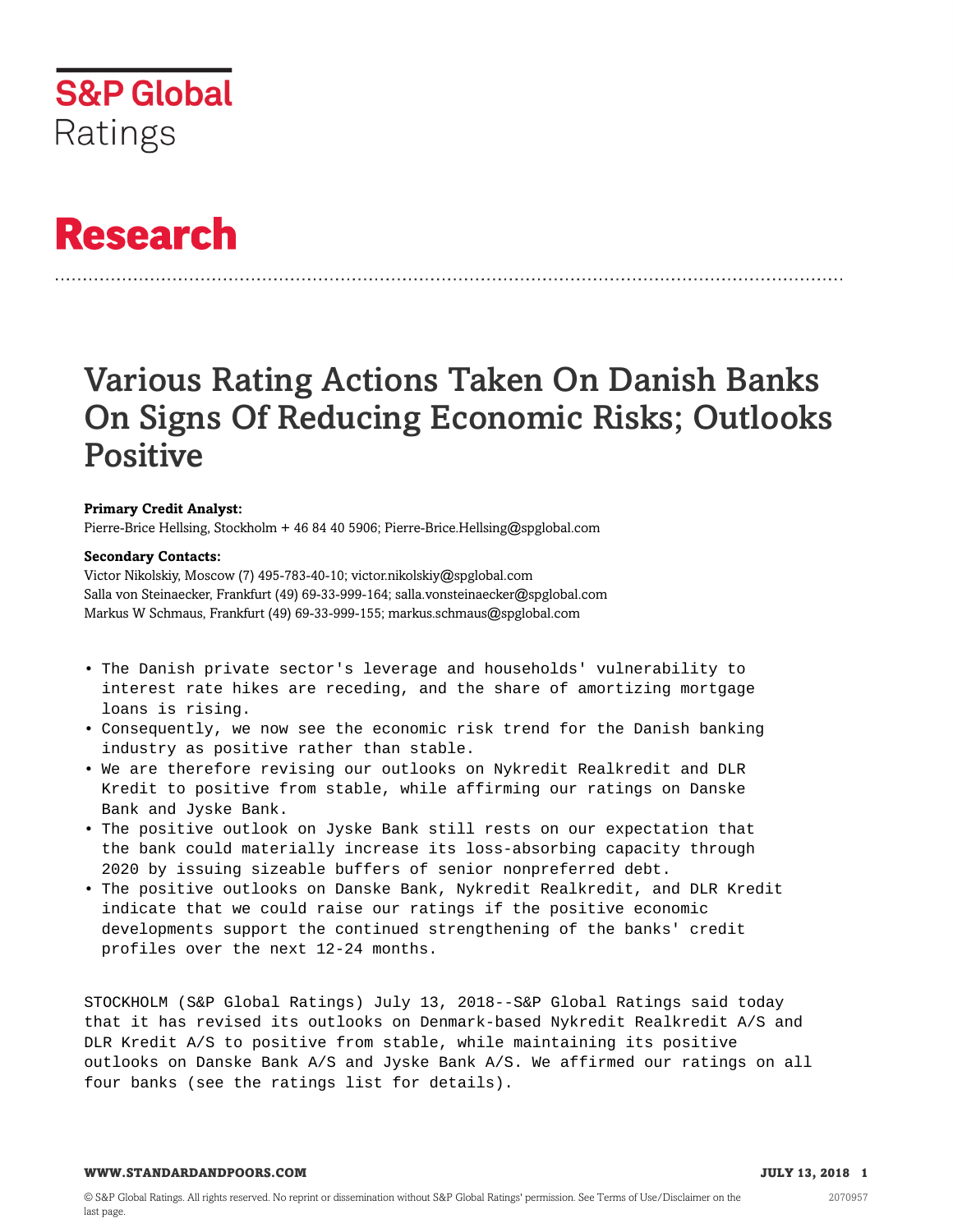Our ratings and outlooks on Danmarks Skibskredit are unaffected, due to the institution's comparably lower exposure to the Danish banking market.

The rating actions stem from our review of the Danish banking sector, and reflect that we now see economic risks, in particular credit risk, as reducing. We now see the economic risk trend for the Danish banking industry as positive rather than stable. Household and corporate leverage, measured as a share of GDP, have been constantly decreasing in recent years, as GDP growth has outpaced overall flat nominal credit growth between 2011 and 2017. Over the period, Danish household debt reduced to 115% of GDP from 136%, still one of the highest levels globally, and corporate debt to 110% from 122%.

We believe initiatives, such as reducing the tax deductibility of interest expenses, limiting the share of interest-only loans on banks' books, and making short-term loan interest rates less attractive, continue to reduce incentives for taking on more debt. We expect these trends to continue and that household and corporate debt will decrease to 109% and 102% of GDP, respectively, by year-end 2020.

Banks' loan losses decreased to 1 basis point (bp) in 2017, and we forecast that they will remain below 6 bps over the next two years, given the high provisioning of the agricultural segment and further potential for recoveries. We could conclude that credit risk in the economy has reduced sustainably if household debt as a share of GDP reduced in line with our forecast, and measures to encourage amortization and improve the funding of mortgage loans continue to bear fruit. If risk and leverage in the household and corporate sectors began to increase and other positive developments reverse, we could view the economic risk trend stable.

Furthermore, we expect national house prices to increase nominally by 4%-5% annually through 2020. We see a risk of overheating in some market segments, such as apartments in larger cities. However, in our view, their faster growth rate is a consequence of increased urbanization in Denmark and extremely low interest rates, and we expect recently introduced macroprudential measures will limit further growth acceleration. This, together with our expectation of continued deleveraging in the private sector as a share of national GDP, supports our view that economic imbalances will remain a low risk for banks in Denmark, supporting our view that economic risks in Denmark are diminishing. We could, however, revise this view if risks of overheating became more apparent.

Overall, we expect Denmark's economy and banks' performance will remain high, supported by a balanced fiscal policy, strong external position, and improving profitability of the banking sector.

#### NYKREDIT REALKREDIT A/S

We affirmed the ratings given our view that Nykredit Realkredit will maintain its dominant role in the Danish mortgage market and efficient operations,

#### **WWW.STANDARDANDPOORS.COM JULY 13, 2018 2**

2070957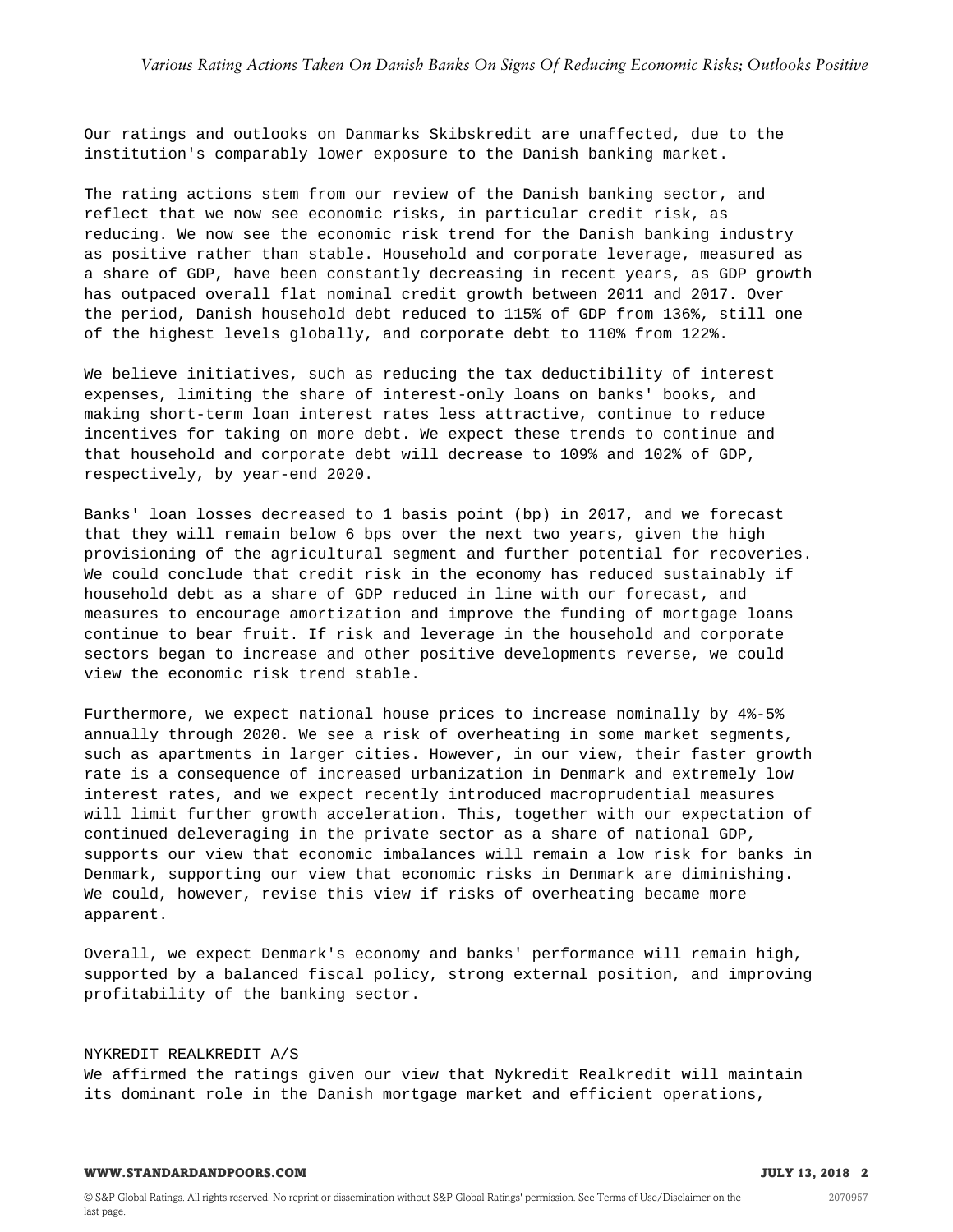supporting its already strong capital buffers. The ratings also reflect stability in Nykredit Realkredit's mortgage book and access to the well-functioning Danish covered bond market, even as the bank continues to reshape the maturity profile of its issued securities.

The outlook revision reflects our view of decreasing economic risks associated with receding credit risks in the Danish economy. We could raise the ratings in the next 24 months if the positive trend we see for economic risk led us to revise upward our anchor for banks operating in Denmark to 'a-' from 'bbb+', and we concluded that the bank's credit profile was comparable with that of international peers with a higher rating.

Alternatively, we could upgrade Nykredit Realkredit if increased debt buffer requirements led the bank to accumulate additional loss-absorbing capacity (ALAC) buffers exceeding 8% of risk-weighted assets (RWAs).

We could revise the outlook to stable if we considered that the positive economic risk trend was reversing, particularly if private-sector leverage or households' interest-rate sensitivity started to increase substantially.

#### DLR KREDIT A/S

We affirmed the ratings because of our expectation that the majority DLR Kredit's mortgage portfolio will continue to be covered by efficient loss-mitigation agreements with its owner banks, offsetting the risks arising from its revenue concentration in the Danish agriculture and real estate sectors. The ratings also reflect our expectation that the bank will maintain stable capital levels and its access to the well-functioning Danish covered bond market, even as it continues to reshape the maturity profile of its issued securities. Finally, we incorporate one notch of uplift into the long-term rating on DLR Kredit, reflecting our forecast that the bank's ALAC ratio will remain sustainably above 5.5% through 2020.

The outlook revision on DLR Kredit reflects our view of decreasing economic risks associated with receding credit risk in the Danish economy. We could raise the ratings in the next 24 months if this positive trend materializes and supports further improvement in the bank's credit profile, while DLR Kredit's ALAC buffers remain significant. If our assessment of economic risks in Denmark remained unchanged, we could still upgrade DLR Kredit if its ALAC buffers increased to more than 8.5% of RWAs.

We could revise the outlook to stable if we consider that the economic risk trend was reversing, particularly if private-sector leverage or households' interest-rate sensitivity increased substantially.

DANSKE BANK A/S We now include one notch of uplift in the long-term rating, since we believe Danske Bank will build up a significant amount of ALAC in the coming years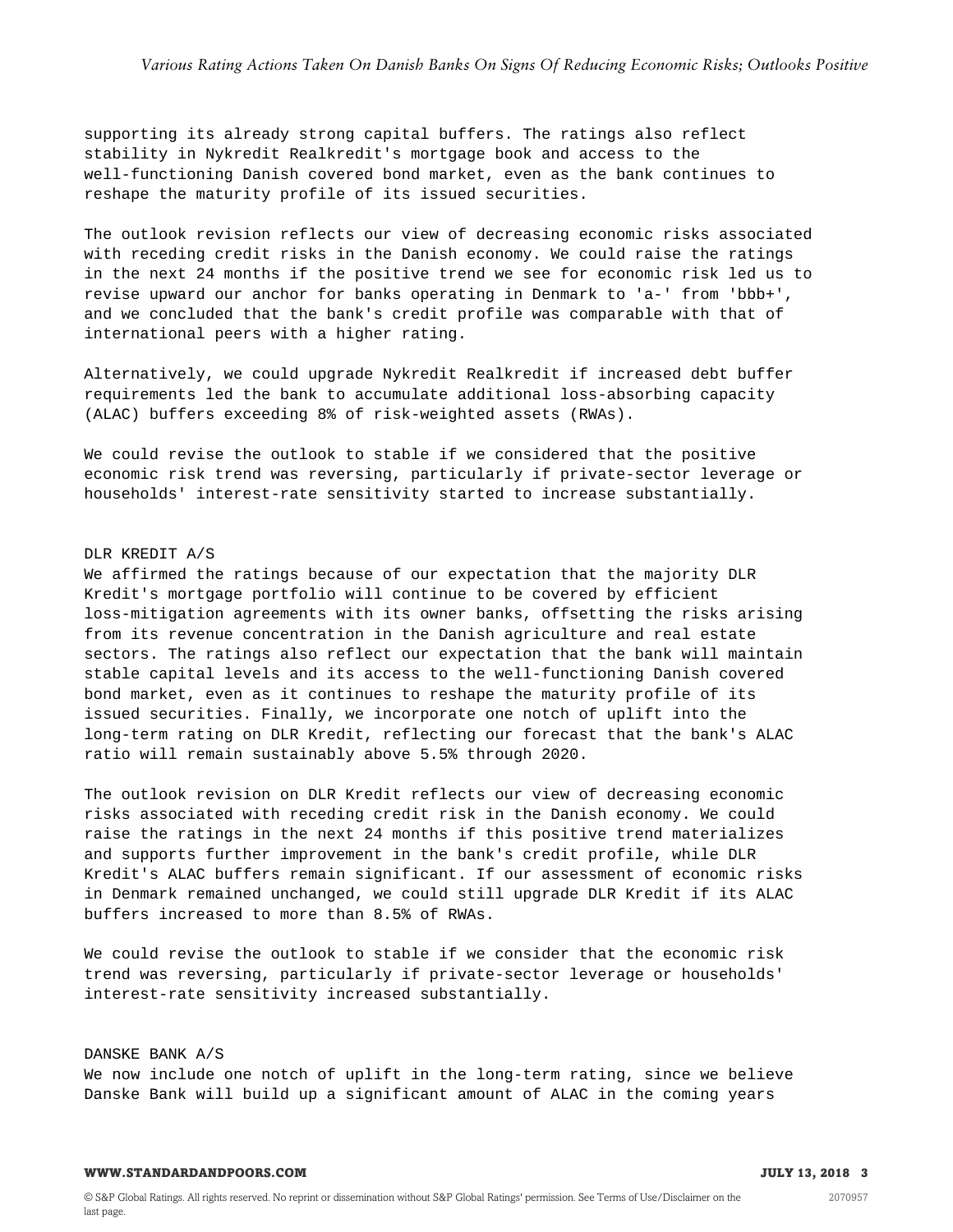(see "Danske Bank Affirmed At 'A/A-1' On Improving Economic Trend In Denmark; Outlook Remains Positive," published today). This positive development is, in our view, counterbalanced by uncertainty relative to the potential impact of Danske Bank's alleged involvement in money laundering activities in the Baltics during 2007-2015.

The positive outlook on Danske Bank stems from our view of decreasing economic risks in Denmark, associated with receding credit risk in the economy. We expect that Danske Bank will maintain its strong capital and improved profitability, with the risk-adjusted capital (RAC) ratio staying within the 10%-11% range over the next two years.

We could raise the ratings in the next 24 months if Denmark's improving economy supports further strengthening of Danske Bank's business and financial profiles. However, this would also depend on greater clarity over the likely outcome of the anti-money laundering (AML) case in Estonia and its potential impact on the bank. We could raise the long-term issuer credit rating by up to two notches if economic risk decreases sustainably and risks from the AML investigation do not materialize.

We could revise the outlook to stable if, in our view, the positive economic risk trend was reversing, particularly if private-sector leverage or households' interest-rate sensitivity increased substantially.

Although unlikely, we could revise the outlook to negative or even lower the issuer credit rating if Danske Bank comes under significant market pressure. This could result from continued charges with regards to the AML investigation, a drop in market confidence, or unexpected events that weaken its credit profile.

We revised the outlook on Danske Bank's subsidiary Danica Pension Livsforsikringsaktieselskab to positive from stable so that it now reflects that on the parent (see "Danske Bank Affirmed At 'A/A-1' On Improving Economic Trend In Denmark; Outlook Remains Positive").

#### JYSKE BANK A/S

We affirmed the ratings because of our expectation that the bank will maintain its position as Denmark's fourth-largest banking group, and that its growth ambitions and payout will not lead its strong capitalization to deteriorate, or materially increase credit risk in its lending book. The ratings also reflect the bank's access to the well-functioning Danish covered bond market, and our expectation that the bank will not materially increase short-term wholesale funding.

The positive outlooks on Jyske Bank and its core subsidiary BRFkredit A/S indicate that we could raise the long-term ratings by one notch if Jyske Bank realizes its issuance plans for the minimum requirements for own funds and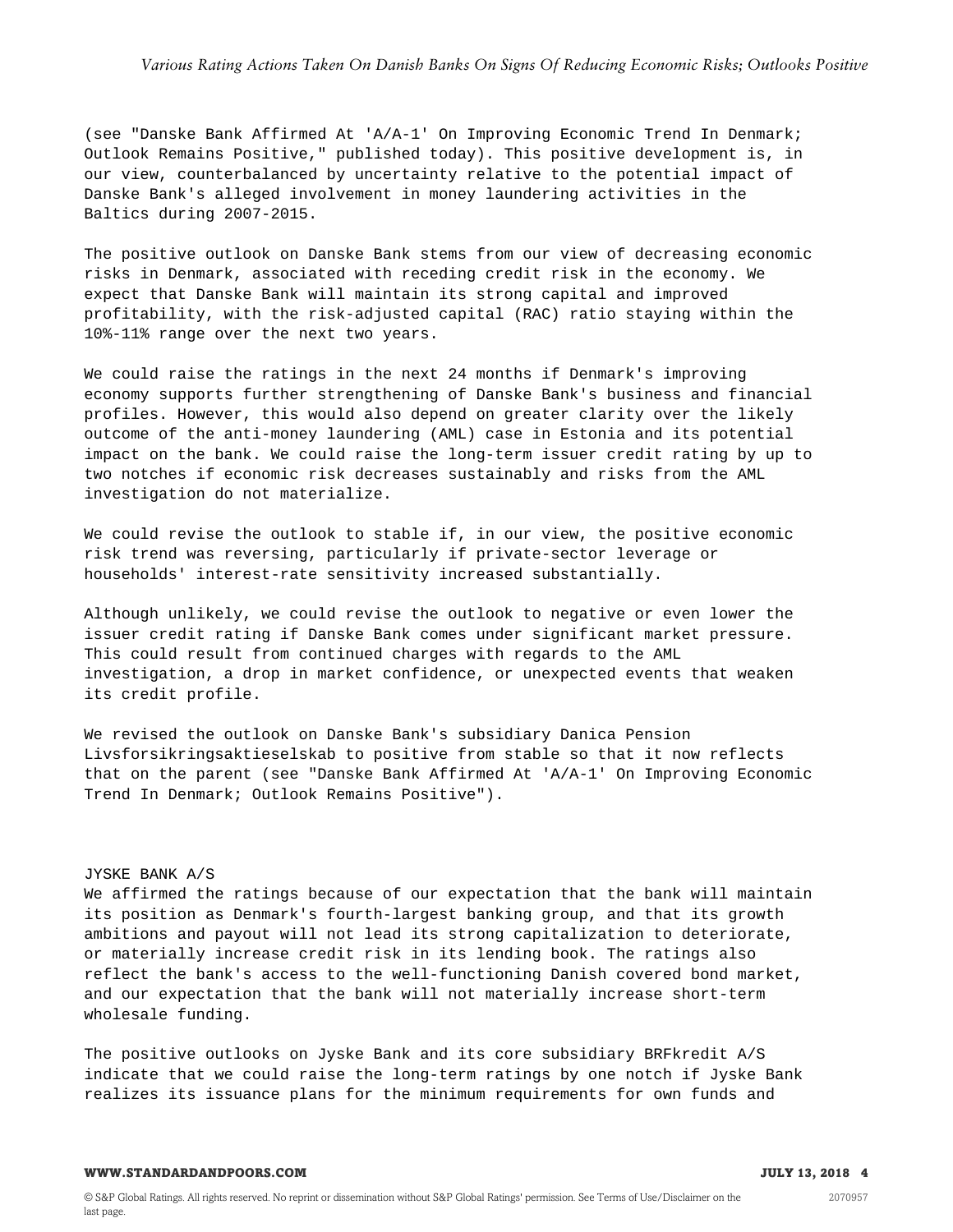eligible liabilities in 2018-2020, such that the ALAC ratio rises above the 5% threshold consistent with a one-notch rating uplift.

A stronger anchor for Danish banks is unlikely to trigger a further upgrade of Jyske Bank, considering the bank's comparably narrow focus on Danish banking, its domestic market share and profitability, and level of nonperforming assets that is higher than peers'.

We could revise our outlook to stable if we expect issuance of ALAC-eligible instruments will total less than 5% of RWAs. In addition, we could lower the ratings if capital distributions, or asset growth weakened Jyske Bank's capital adequacy more than we currently expect, resulting in our RAC ratio remaining below 10%, although we think this scenario is highly unlikely.

#### RELATED CRITERIA

- Criteria Financial Institutions General: Methodology For Assigning Financial Institution Resolution Counterparty Ratings, April 19, 2018
- General Criteria: S&P Global Ratings' National And Regional Scale Mapping Tables, Aug. 14, 2017
- Criteria Financial Institutions General: Risk-Adjusted Capital Framework Methodology, July 20, 2017
- General Criteria: Methodology For Linking Long-Term And Short-Term Ratings , April 7, 2017
- Criteria Financial Institutions Banks: Bank Rating Methodology And Assumptions: Additional Loss-Absorbing Capacity, April 27, 2015
- Criteria Financial Institutions Banks: Bank Hybrid Capital And Nondeferrable Subordinated Debt Methodology And Assumptions, Jan. 29, 2015
- General Criteria: National And Regional Scale Credit Ratings, Sept. 22, 2014
- General Criteria: Group Rating Methodology, Nov. 19, 2013
- Criteria Financial Institutions Banks: Assessing Bank Branch Creditworthiness, Oct. 14, 2013
- Criteria Financial Institutions Banks: Quantitative Metrics For Rating Banks Globally: Methodology And Assumptions, July 17, 2013
- Criteria Financial Institutions Banks: Banks: Rating Methodology And Assumptions, Nov. 9, 2011
- Criteria Financial Institutions Banks: Banking Industry Country Risk Assessment Methodology And Assumptions, Nov. 9, 2011
- General Criteria: Use Of CreditWatch And Outlooks, Sept. 14, 2009
- Criteria Financial Institutions Banks: Commercial Paper I: Banks, March 23, 2004

RELATED RESEARCH

• Danske Bank Affirmed At 'A/A-1' On Improving Economic Trend In Denmark; Outlook Remains Positive, July 13, 2018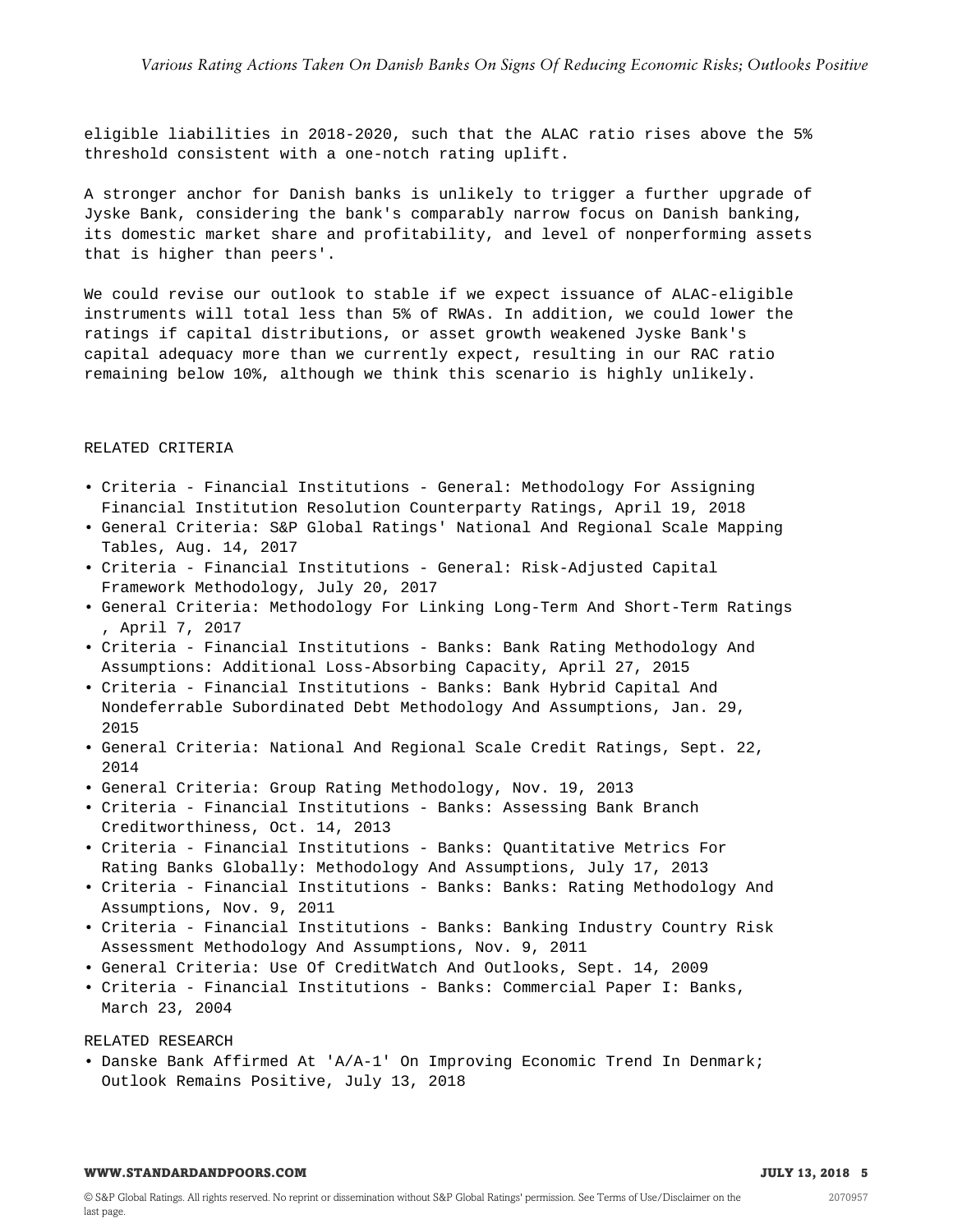| BICRA SCORE SNAPSHOT*      |                   |                   |
|----------------------------|-------------------|-------------------|
| Denmark                    | To                | From              |
| BICRA Group                | 3                 | 3                 |
| Economic risk              | 3                 | 3                 |
| Economic resilience        | Very low risk     | Very low risk     |
| Economic imbalances        | Low risk          | Low risk          |
| Credit risk in the economy | High risk         | High risk         |
| Trend                      | Positive          | Stable            |
| Industry risk              | 3                 | 3                 |
| Institutional framework    | Intermediate risk | Intermediate risk |
| Competitive dynamics       | Low risk          | Low risk          |
| Systemwide funding         | Intermediate risk | Intermediate risk |
| Trend                      | Stable            | Stable            |

\*Banking Industry Country Risk Assessment (BICRA) economic risk and industry risk scores are on a scale from 1 (lowest risk) to 10 (highest risk). For more details on our BICRA scores on banking industries across the globe, please see "Banking Industry Country Risk Assessment Update," published monthly on RatingsDirect.

| Ratings List                             |                                     |      |
|------------------------------------------|-------------------------------------|------|
| Ratings Affirmed; Outlook Action         |                                     |      |
|                                          | To                                  | From |
| DLR Kredit A/S                           |                                     |      |
| Issuer Credit Rating                     | $A$ -/Positive/A-2 $A$ -/Stable/A-2 |      |
| Ratings Affirmed                         |                                     |      |
| DLR Kredit A/S                           |                                     |      |
| Resolution Counterparty Rating $A/-/A-1$ |                                     |      |
|                                          |                                     |      |
| Ratings Affirmed; Outlook Action         |                                     |      |
|                                          | To                                  | From |
| Nykredit Realkredit A/S                  |                                     |      |
| Nykredit Bank A/S                        |                                     |      |
| Issuer Credit Rating                     | $A/Positive/A-1$ $A/Stable/A-1$     |      |
| Ratings Affirmed                         |                                     |      |
| Nykredit Realkredit A/S                  |                                     |      |
| Nykredit Bank A/S                        |                                     |      |

# **WWW.STANDARDANDPOORS.COM JULY 13, 2018 6**

2070957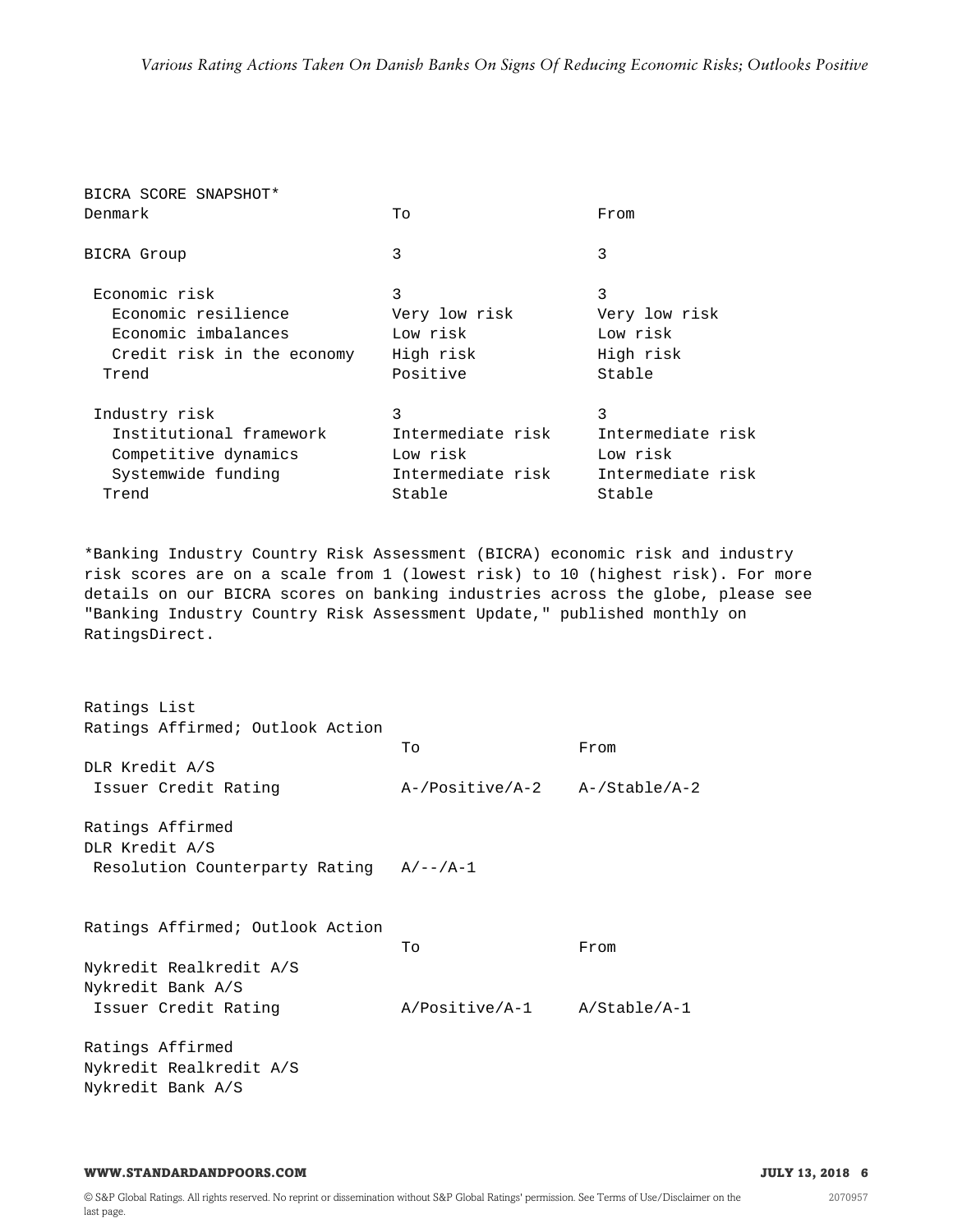Resolution Counterparty Rating A+/--/A-1 Ratings Affirmed Danske Bank A/S Issuer Credit Rating Manuel A/Positive/A-1 Nordic Regional Scale  $---/K-1$ Resolution Counterparty Rating A+/--/A-1 Danske Bank A/S, Swedish Branch Issuer Credit Rating A/Positive/A-1 Ratings Affirmed; Outlook Action To From Danica Pension Livsforsikringsaktieselskab Issuer Credit Rating A/Positive/-- A/Stable/-- Financial Strength Rating A/Positive/-- A/Stable/-- Ratings Affirmed Jyske Bank A/S Issuer Credit Rating A-/Positive/A-2 Nordic Regional Scale --/--/K-1 BRFkredit A/S Issuer Credit Rating A-/Positive/A-2 Jyske Bank A/S BRFkredit A/S

Resolution Counterparty Rating A/--/A-1

NB: This list does not include all ratings affected.

Certain terms used in this report, particularly certain adjectives used to express our view on rating relevant factors, have specific meanings ascribed to them in our criteria, and should therefore be read in conjunction with such criteria. Please see Ratings Criteria at www.standardandpoors.com for further information. Complete ratings information is available to subscribers of RatingsDirect at www.capitaliq.com. All ratings affected by this rating action can be found on S&P Global Ratings' public website at www.standardandpoors.com. Use the Ratings search box located in the left column. Alternatively, call one of the following S&P Global Ratings numbers: Client Support Europe (44) 20-7176-7176; London Press Office (44) 20-7176-3605; Paris (33) 1-4420-6708; Frankfurt (49) 69-33-999-225; Stockholm (46) 8-440-5914; or Moscow 7 (495) 783-4009.